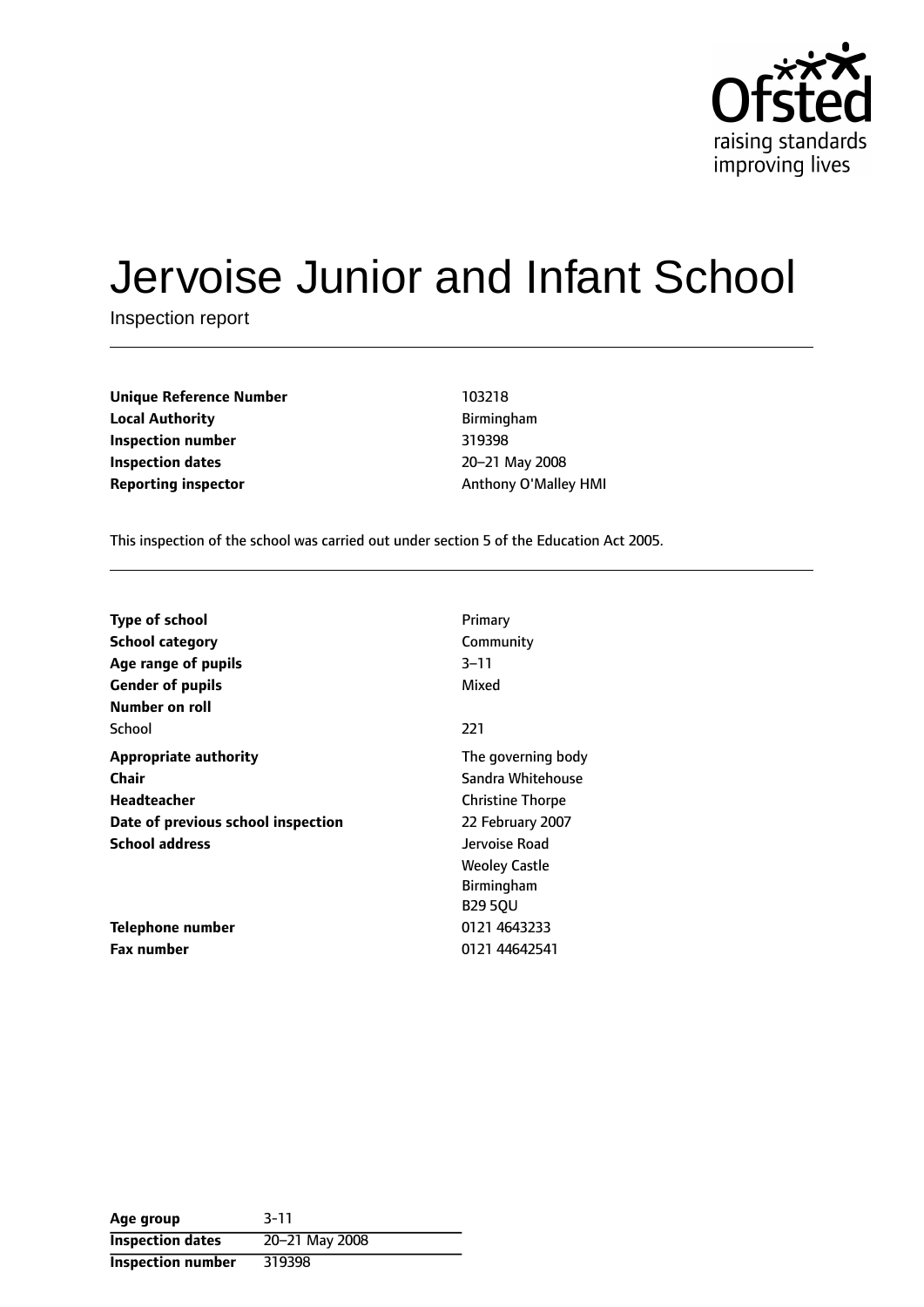.

© Crown copyright 2008

#### Website: www.ofsted.gov.uk

This document may be reproduced in whole or in part for non-commercial educational purposes, provided that the information quoted is reproduced without adaptation and the source and date of publication are stated.

Further copies of this report are obtainable from the school. Under the Education Act 2005, the school must provide a copy of this report free of charge to certain categories of people. A charge not exceeding the full cost of reproduction may be made for any other copies supplied.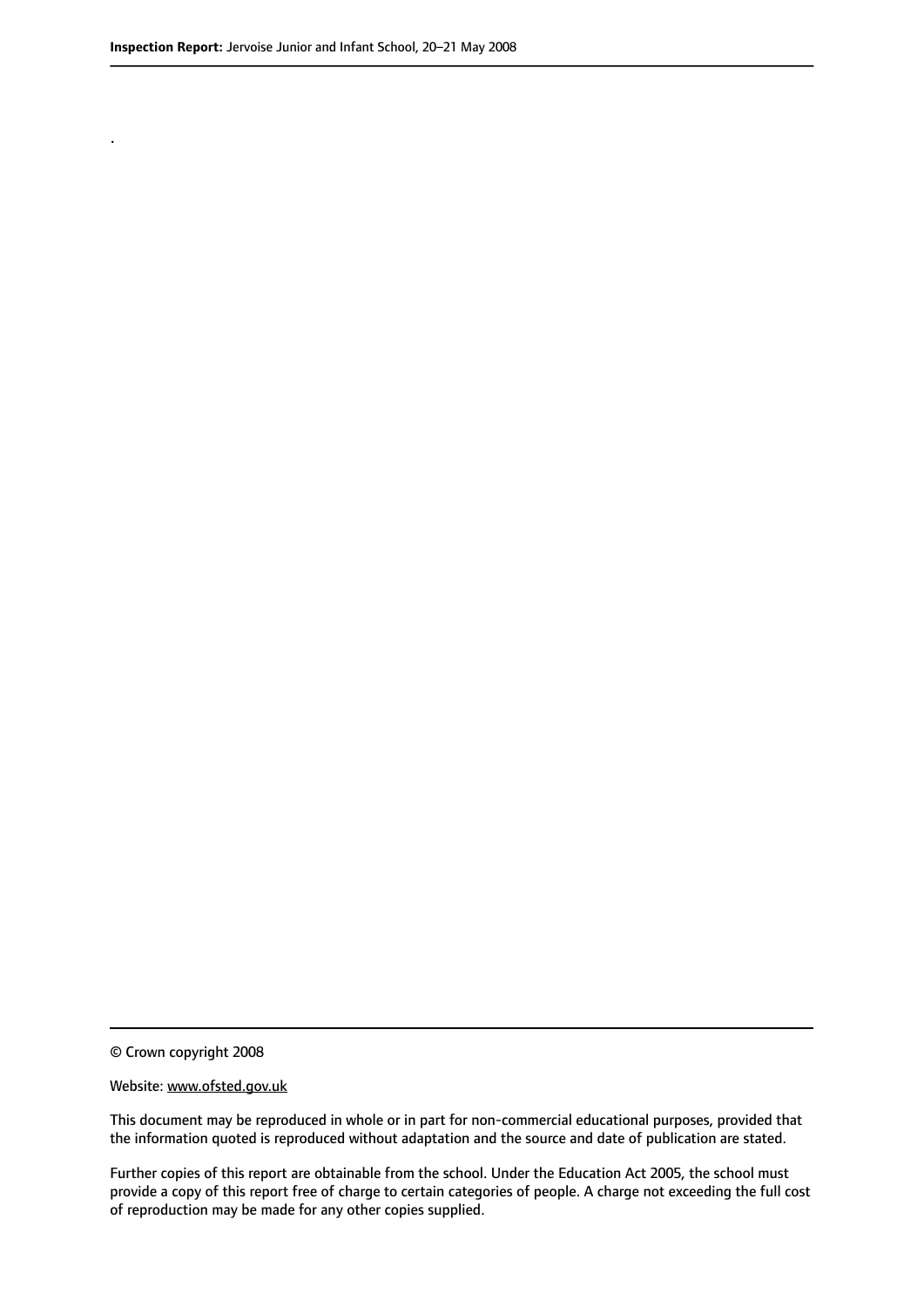# **Introduction**

The inspection was carried out by one of Her Majesty's Inspectors and an Additional Inspector.

# **Description of the school**

This is an average sized primary school serving an area of economic disadvantage. Most pupils are of White British background. A number of other minority ethnic groups are represented at the school and a few of these pupils are at the early stages of learning English. The proportion of pupils with learning difficulties is above average. The school was previously inspected in November 2005 and February 2007 and given, on both occasions, a Notice to Improve. Standards and achievement were too low, particularly in mathematics.

At the time of the inspection, the headteacher was on long term medical leave. The deputy headteacher is serving as acting headteacher. For four days each week, she receives support from a consultant headteacher. The consultant headteacher is returning to her own school following the inspection but will continue to be involved in the support the local authority plans to provide for the school.

### **Key for inspection grades**

| Grade 1 | Outstanding  |
|---------|--------------|
| Grade 2 | Good         |
| Grade 3 | Satisfactory |
| Grade 4 | Inadequate   |
|         |              |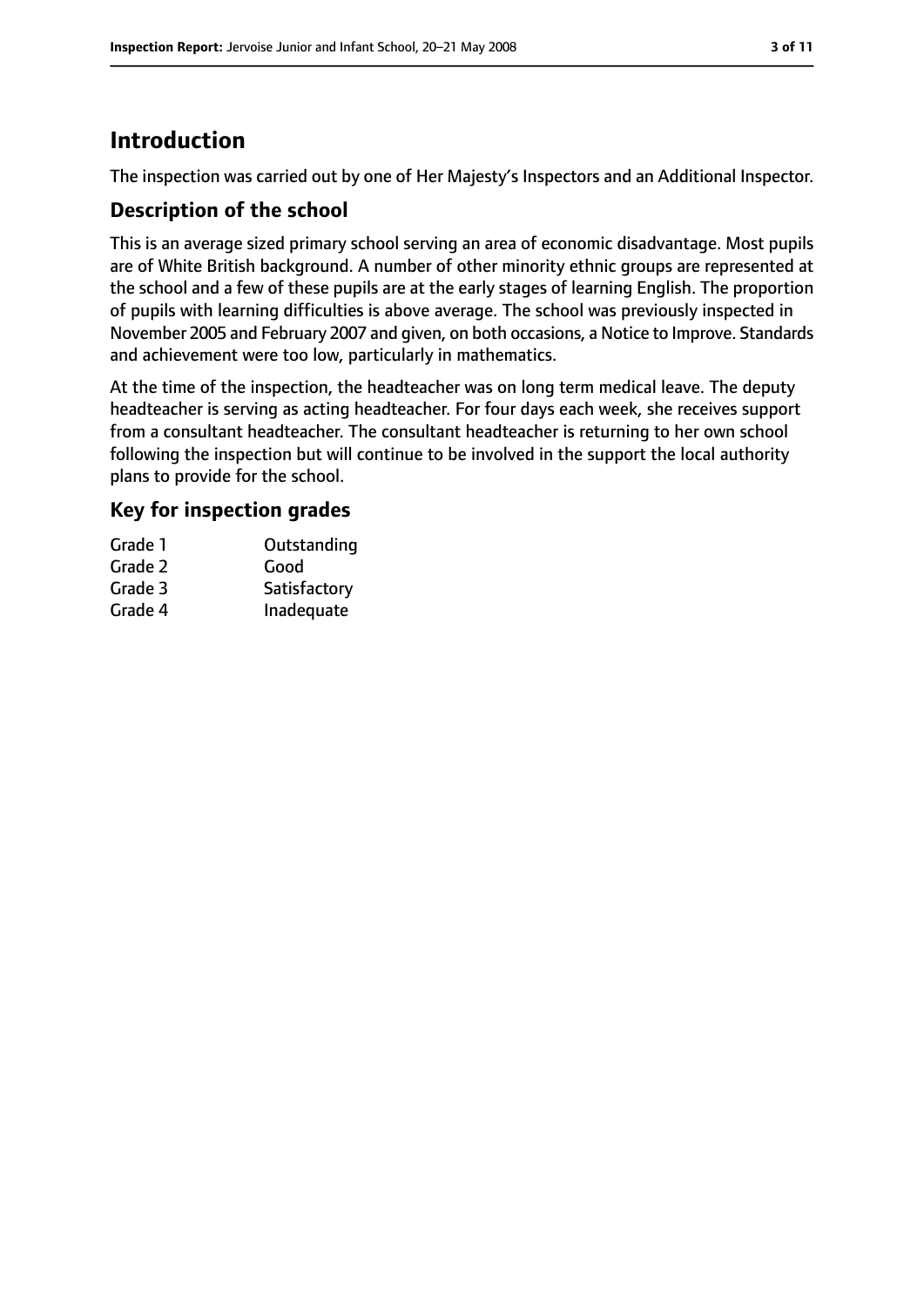# **Overall effectiveness of the school**

#### **Grade: 4**

In accordance with section 13 (3) of the Education Act 2005, Her Majesty's Chief Inspector is of the opinion that this school requires special measures because it is failing to give its pupils an acceptable standard of education and the persons responsible for leading, managing or governing the school are not demonstrating the capacity to secure the necessary improvement.

Overall effectiveness, although judged by the school to be satisfactory, is inadequate. Although, children make satisfactory progress in the Foundation Stage, they still start Year 1 with performance levels that are well below those normally expected. From this point, pupils make inadequate progress. National tests at the end of Year 6 show exceptionally low standards in English, mathematics and science. From lesson observations, analyses of pupils' work and data, it is clear that, whilst the progress made by pupils has recently improved, standards remain far too low and pupils continue to underachieve. For example, in Years 4 and 5 almost half of the pupils have exceptionally low standards in literacy and numeracy. The school identifies a high proportion of pupils to have learning difficulties. However, it fails to provide effective additional support for these pupils and they, too, make inadequate progress.

This unsatisfactory progress is a consequence of inadequate leadership and management. Pupils, staff and parents recognise that the school has recently received very effective support from the consultant headteacher appointed in January 2008. Indeed, the systems for monitoring pupils' progress she has introduced are beginning to have a positive impact. However, the school's own senior and middle leaders, together with the governing body, have failed, over a lengthy period, to secure improvement and still lack the capacity to sustain the recent gains without external support.

The quality of teaching varies but is inadequate overall. Typically, it fails to provide the right amount of challenge for the range of abilities in the school because teachers do not use assessment effectively enough to build on pupils' learning and plan their next steps. For example, the most able pupils rarely receive work that stretches or excites them because expectations of what they can achieve are not high enough. The curriculum is satisfactory. There is sufficient guidance for teachers to secure a consistent approach to the development of skills in literacy, numeracy or information and communication technology (ICT), and appropriate opportunities for pupils to apply these skills in other subjects. The range of educational visits and after school activities are adequate and contribute to the pupils' enjoyment and personal development. Care, guidance and support are satisfactory because improved systems for monitoring academic progress are now in place, alongside good procedures for safeguarding pupils and established procedures for protecting the most vulnerable pupils.

Pupils' personal development and well-being are satisfactory, as is their behaviour in class and in the playground. In discussions with inspectors, pupils commented that behaviour hasimproved and that they feel safe at school. They are happy with how the school handles bullying or incidents of racist name calling. The pupils' moral and social development contributes to the sound behaviour. Spiritual and cultural awareness are less well developed. Pupils make a satisfactory contribution to the life of the school and participate in a range of local and national events.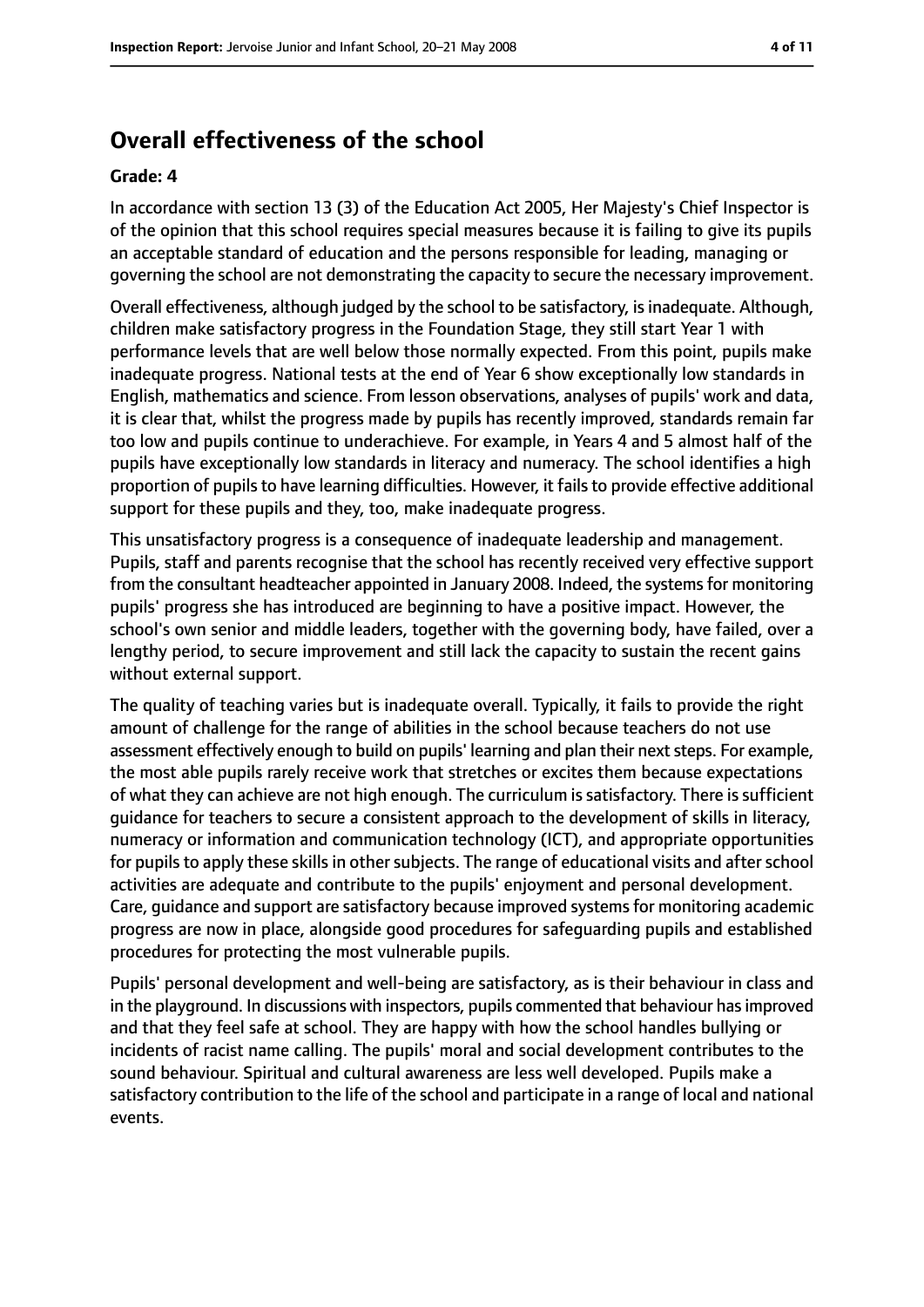# **Effectiveness of the Foundation Stage**

### **Grade: 3**

Children start in the nursery, with skills and knowledge well below those expected of three year olds. They make satisfactory progress and enter Year 1 with skill levels that remain well below average. Staff recognise the emotional needs of the children and take great care to ensure that they settle well, are happy and feel safe and secure. In the Nursery and Reception classes, activities take into account the different needs of the pupils but planning does not sharply identify the precise skills and knowledge to be developed for these groups. There is a satisfactory curriculum with an appropriate emphasis on personal development and improving communication skills. This gives children a sound start to their learning. The outdoor environment is uninspiring and offers only a narrow range of opportunities for children to play, talk and listen together through practical and imaginative activities.

# **What the school should do to improve further**

- Improve leadership and management at all levels in the school.
- Improve standards and achievement in English, mathematics and science.
- Improve the quality of teaching and learning so that it meets the needs of all pupils.

# **Achievement and standards**

### **Grade: 4**

Children make satisfactory progress in Nursery and Reception but many fail to meet the goals expected for their age. They make good progress in personal, social and emotional development, but their knowledge and understanding of the world remains particularly limited. There are signs of improving progress for pupils in Years 1 to 6, but these are very recent and from an exceptionally low base. Observations in lessons, discussions with pupils and scrutiny of work show that, for many pupils, achievement and standards remain inadequate. The school does not track speaking and listening skills but these too are well below what is expected. Pupils with learning difficulties make unsatisfactory progress and they leave the school lacking the literacy and numeracy skills vital to success in the next stage of their education. Pupils from minority ethnic groups and those who are at an early stage of learning English also make inadequate progress.

# **Personal development and well-being**

### **Grade: 3**

Most pupils play and work well together, although a few are less considerate of others in the playground or when moving around the school. Fixed term exclusions have reduced over the previous two years. Pupils trust adults and say that when problems arise they are quickly resolved. They have increasing opportunities to take part in the school's decision making processes through the school council and take responsibility for each other through the peer mediation system. They have a satisfactory awareness of the need to adopt healthy lifestyles. Salads are a popular choice at lunchtimes and pupils enjoy exercise. They are aware of strategies to stay safe. Pupils leave school with a number of positive personal qualities, but their understanding about life in a multicultural society and aspirations for their futures are limited. Attendance is below average.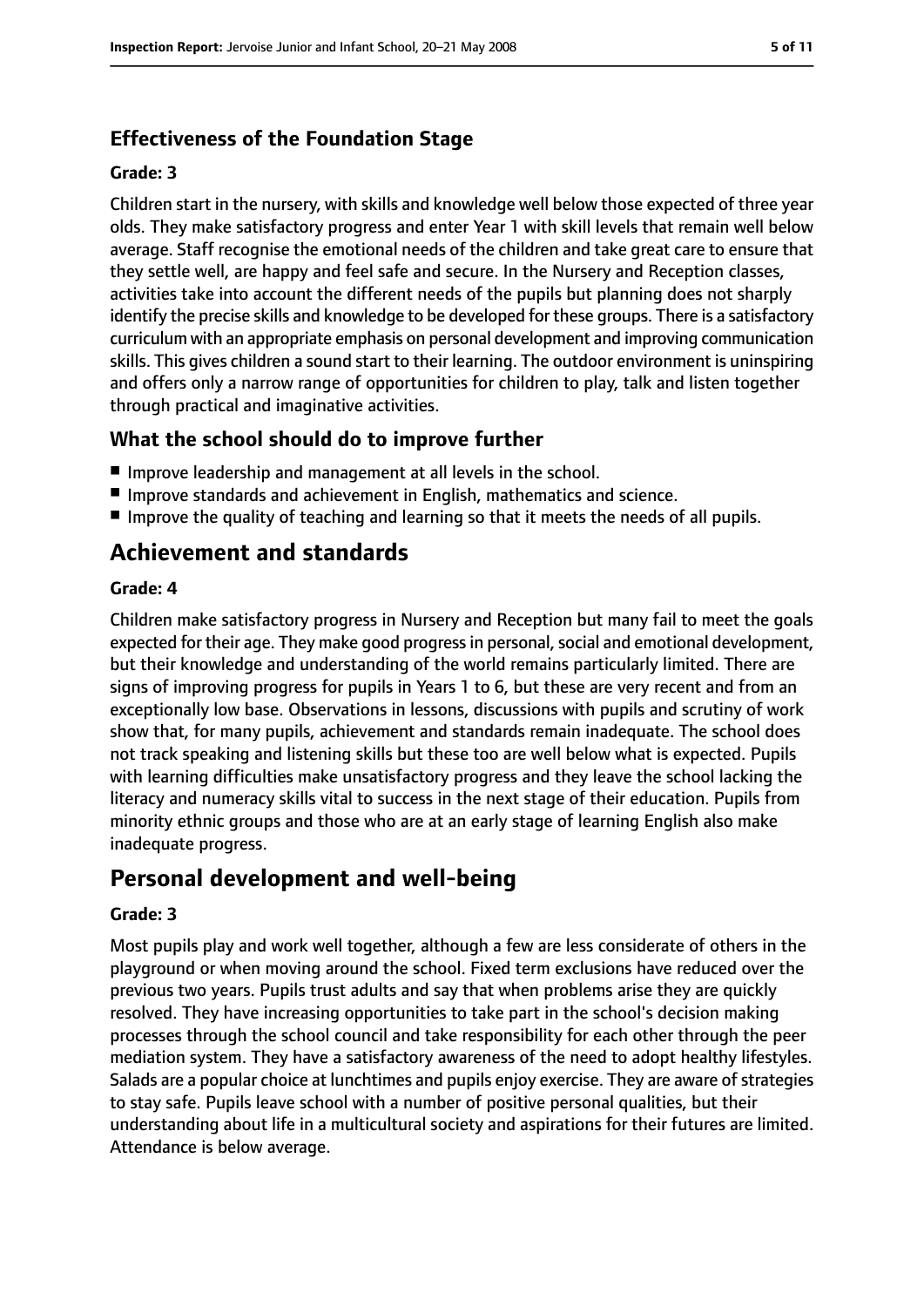# **Quality of provision**

### **Teaching and learning**

#### **Grade: 4**

There is not enough good teaching to remedy the pupils' longstanding underachievement and there are too many instances of inadequate teaching that hinder pupils' progress. Teachers do not use assessment information effectively to plan learning and, consequently, many pupils do not make progress in line with their capabilities. For example, the work set in mathematics for the most able pupils is very similar to that given to pupils of average ability. Typically, the most able pupils have to complete a task set for the majority of the class before tackling an extension activity. In other lessons, pupils of all abilities receive the same very simple task to complete without any consideration of skills they have previously learned. Planning in classes where there are pupils at an early stage of learning English does not identify strategies to help them succeed. The marking of pupils' work usually acknowledges effort and achievement but rarely points out what pupils need to do next to improve. Teaching assistants often successfully help pupils understand the lesson activity, but their expectations are occasionally too low and their support fails to promote independent learning.

#### **Curriculum and other activities**

#### **Grade: 3**

A recent review of the curriculum has improved the focus given to raising standards in literacy and numeracy. Policy documents provide appropriate guidance for staff to develop these skills in a range of contexts. Pupils in Years 5 and 6, identified as underachieving, receive intensive focused teaching to help them reach challenging targets. The school recognisesthe importance of physical education and the time allocated to these sessions contributes successfully to the pupils' enjoyment of school. Similarly, the pupils speak positively of their educational visits and of the good range of visitors who help bring learning to life. The resources for ICT are satisfactory and pupils have regular access to the computer suite. The range of after school clubs is satisfactory.

#### **Care, guidance and support**

#### **Grade: 3**

Staff have a high concern for the welfare of their pupils and know them well. As a result, pupils say that they feel safe, have someone to turn to, and like their school. The school has effective and established arrangements for safeguarding the pupils. A relatively small proportion of parents completed the pre-inspection questionnaire but the great majority of these value the care provided by the school. Vulnerable pupils receive good personal support from the learning mentor and from the links with partners such as the education welfare officer and the Behaviour Support Service. These links are helping pupils grow in confidence and aid their personal and social development. Academic guidance is weaker because, although strong systems are now in place to monitor pupils' progress, teachers are not consistently using these to plan appropriate lessons.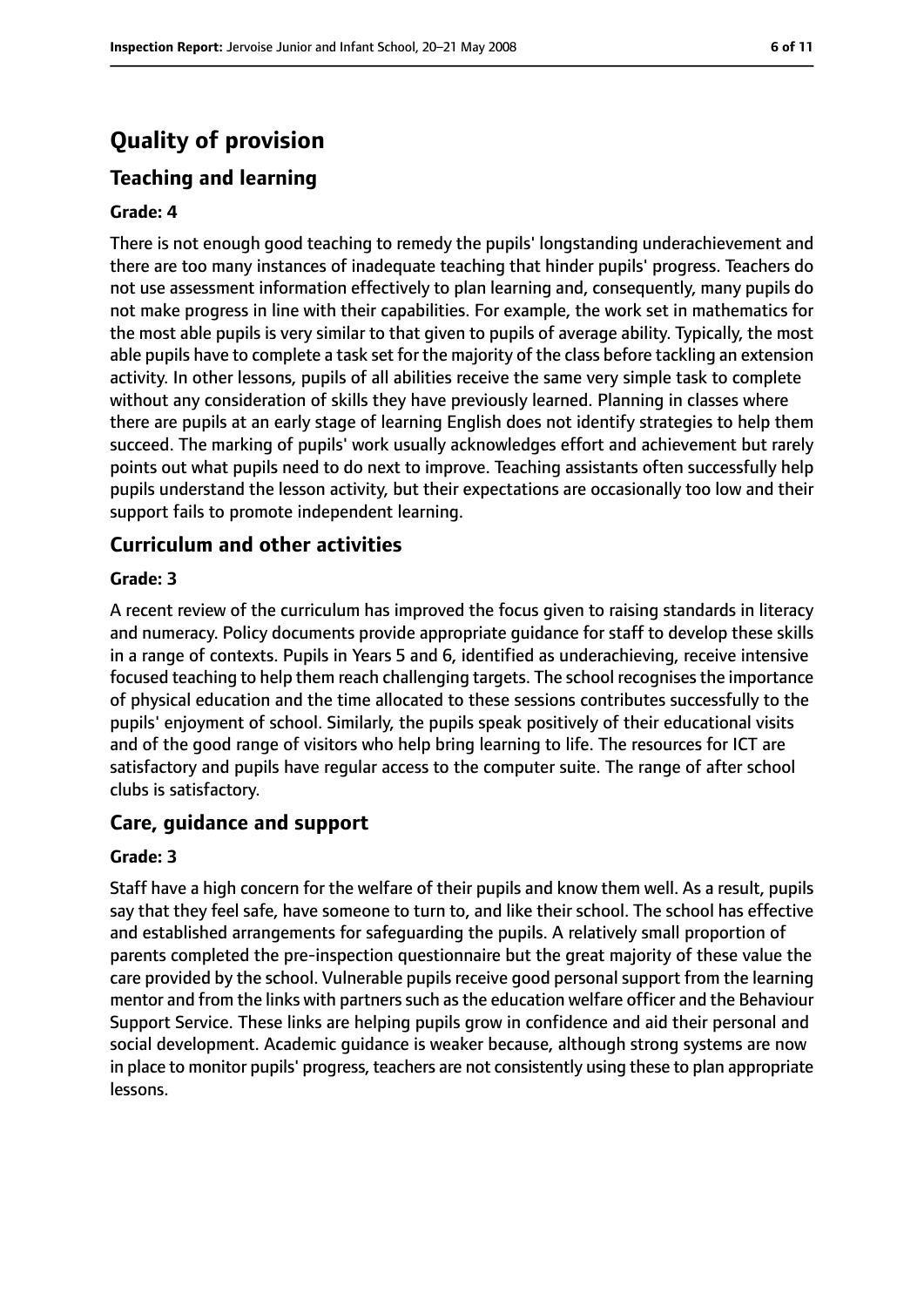# **Leadership and management**

#### **Grade: 4**

The effective work of the consultant headteacher has served to underline that, without external support, the school's own leaders and managers do not have the capacity to bring about the urgent improvements needed to raise standards and achievement. They do not have realistic view of the school's performance because self-evaluation is inadequate. The monitoring of teaching and learning is over generous and does not provide staff with the guidance they need to improve. Subject leaders have limited opportunities to monitor the quality of teaching in their subject areas. For example, despite exceptionally low standards in English, the subject leader has not conducted any formal lesson observations in three years. Not surprisingly, the plans subject leaders produce for improvement do not focus sufficiently on how to improve teaching to secure better standards. The governing body is not involved sufficiently in setting a clear direction or holding the school to account for what it achieves.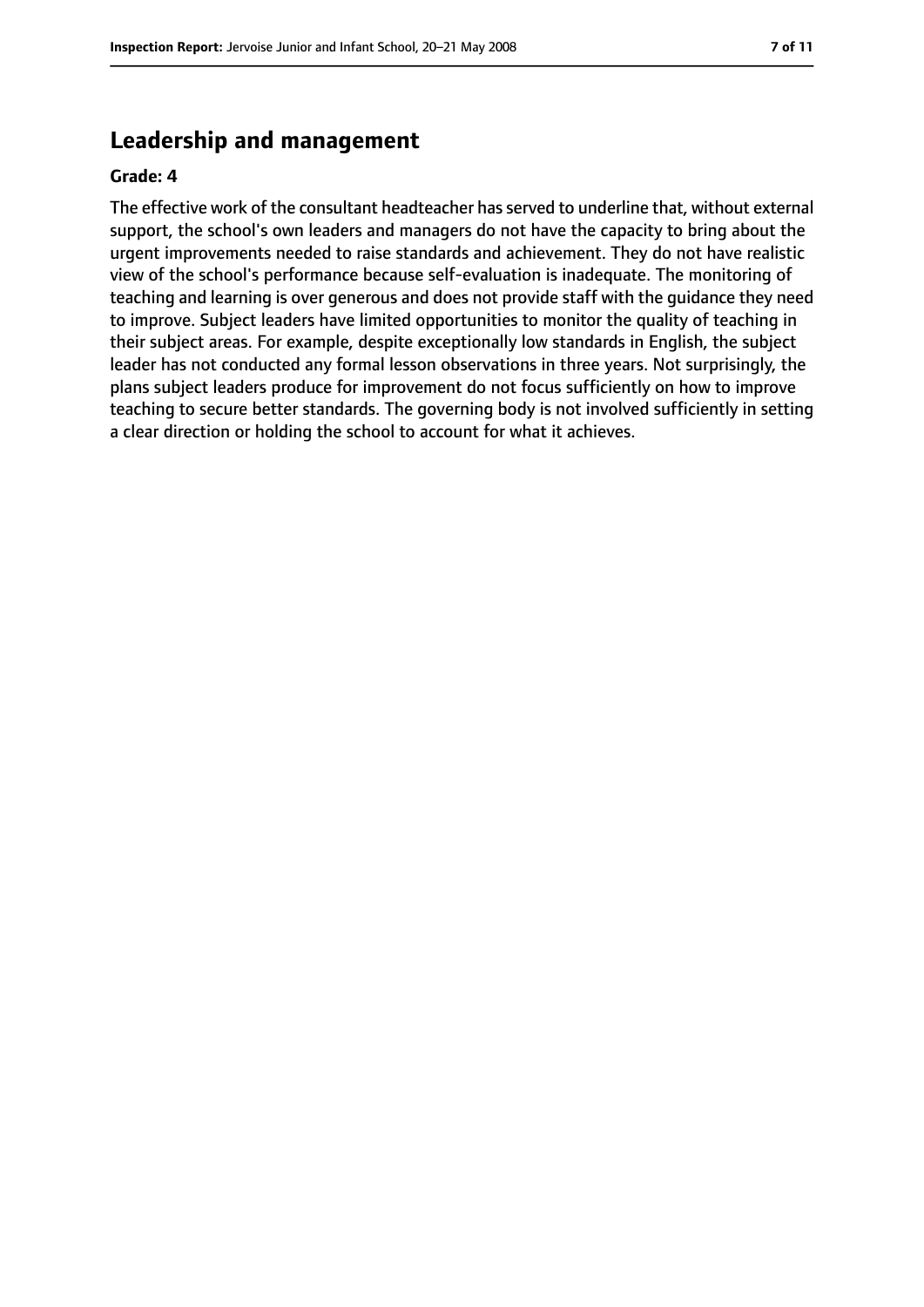**Any complaints about the inspection or the report should be made following the procedures set out in the guidance 'Complaints about school inspection', which is available from Ofsted's website: www.ofsted.gov.uk.**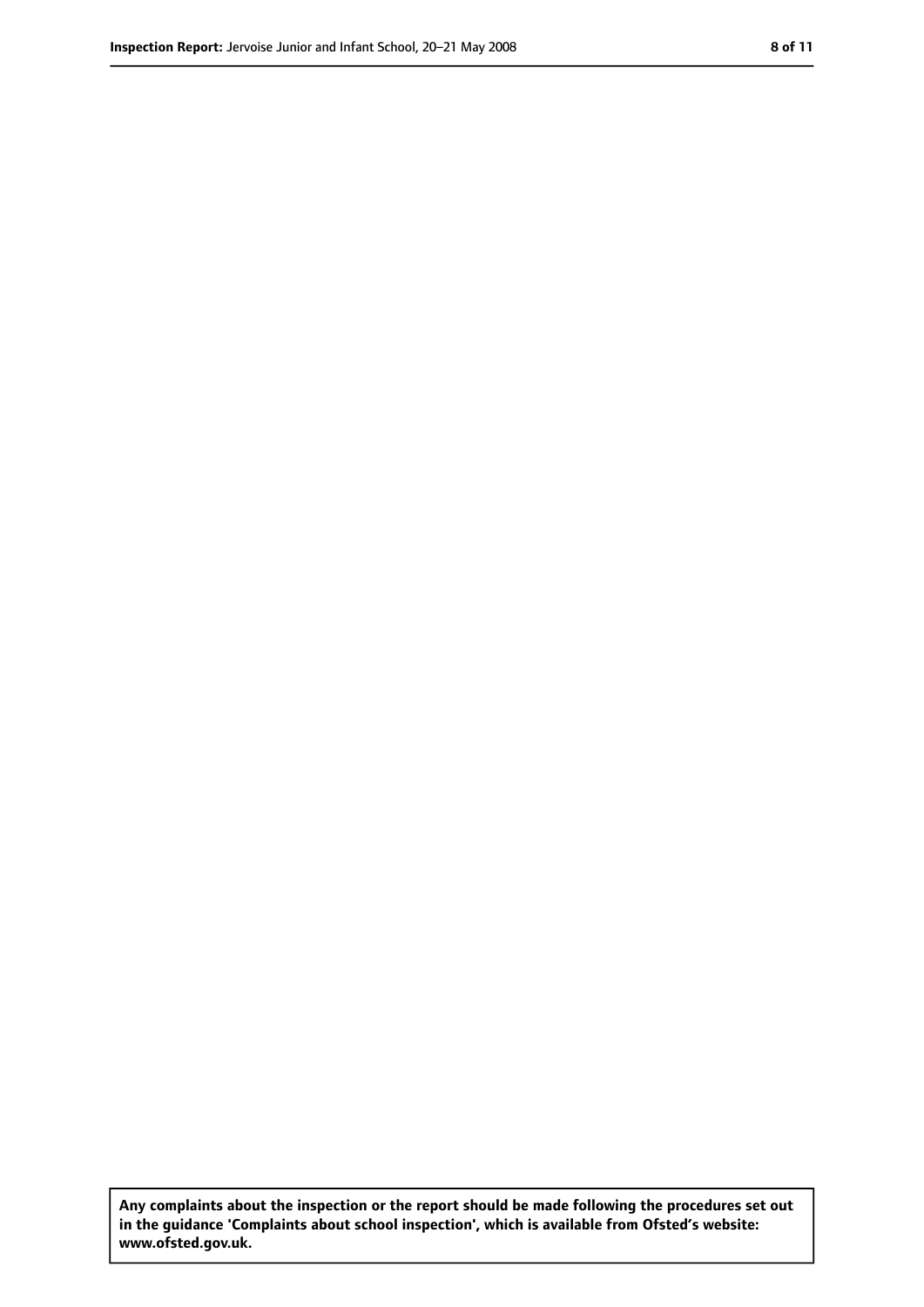# **Inspection judgements**

| $\dot{~}$ Key to judgements: grade 1 is outstanding, grade 2 good, grade 3 satisfactory, and | <b>School</b>  |
|----------------------------------------------------------------------------------------------|----------------|
| arade 4 inadequate                                                                           | <b>Overall</b> |

# **Overall effectiveness**

| How effective, efficient and inclusive is the provision of education, integrated<br>care and any extended services in meeting the needs of learners? | 4         |
|------------------------------------------------------------------------------------------------------------------------------------------------------|-----------|
| Effective steps have been taken to promote improvement since the last<br>inspection                                                                  | <b>No</b> |
| How well does the school work in partnership with others to promote learners'<br>well-being?                                                         |           |
| The effectiveness of the Foundation Stage                                                                                                            |           |
| The capacity to make any necessary improvements                                                                                                      |           |

### **Achievement and standards**

| How well do learners achieve?                                                                               |  |
|-------------------------------------------------------------------------------------------------------------|--|
| The standards <sup>1</sup> reached by learners                                                              |  |
| How well learners make progress, taking account of any significant variations between<br>groups of learners |  |
| How well learners with learning difficulties and disabilities make progress                                 |  |

# **Personal development and well-being**

| How good is the overall personal development and well-being of the<br>learners?                                  |  |
|------------------------------------------------------------------------------------------------------------------|--|
| The extent of learners' spiritual, moral, social and cultural development                                        |  |
| The extent to which learners adopt healthy lifestyles                                                            |  |
| The extent to which learners adopt safe practices                                                                |  |
| How well learners enjoy their education                                                                          |  |
| The attendance of learners                                                                                       |  |
| The behaviour of learners                                                                                        |  |
| The extent to which learners make a positive contribution to the community                                       |  |
| How well learners develop workplace and other skills that will contribute to<br>their future economic well-being |  |

### **The quality of provision**

| How effective are teaching and learning in meeting the full range of the<br>learners' needs?          |  |
|-------------------------------------------------------------------------------------------------------|--|
| How well do the curriculum and other activities meet the range of needs<br>and interests of learners? |  |
| How well are learners cared for, quided and supported?                                                |  |

 $^1$  Grade 1 - Exceptionally and consistently high; Grade 2 - Generally above average with none significantly below average; Grade 3 - Broadly average to below average; Grade 4 - Exceptionally low.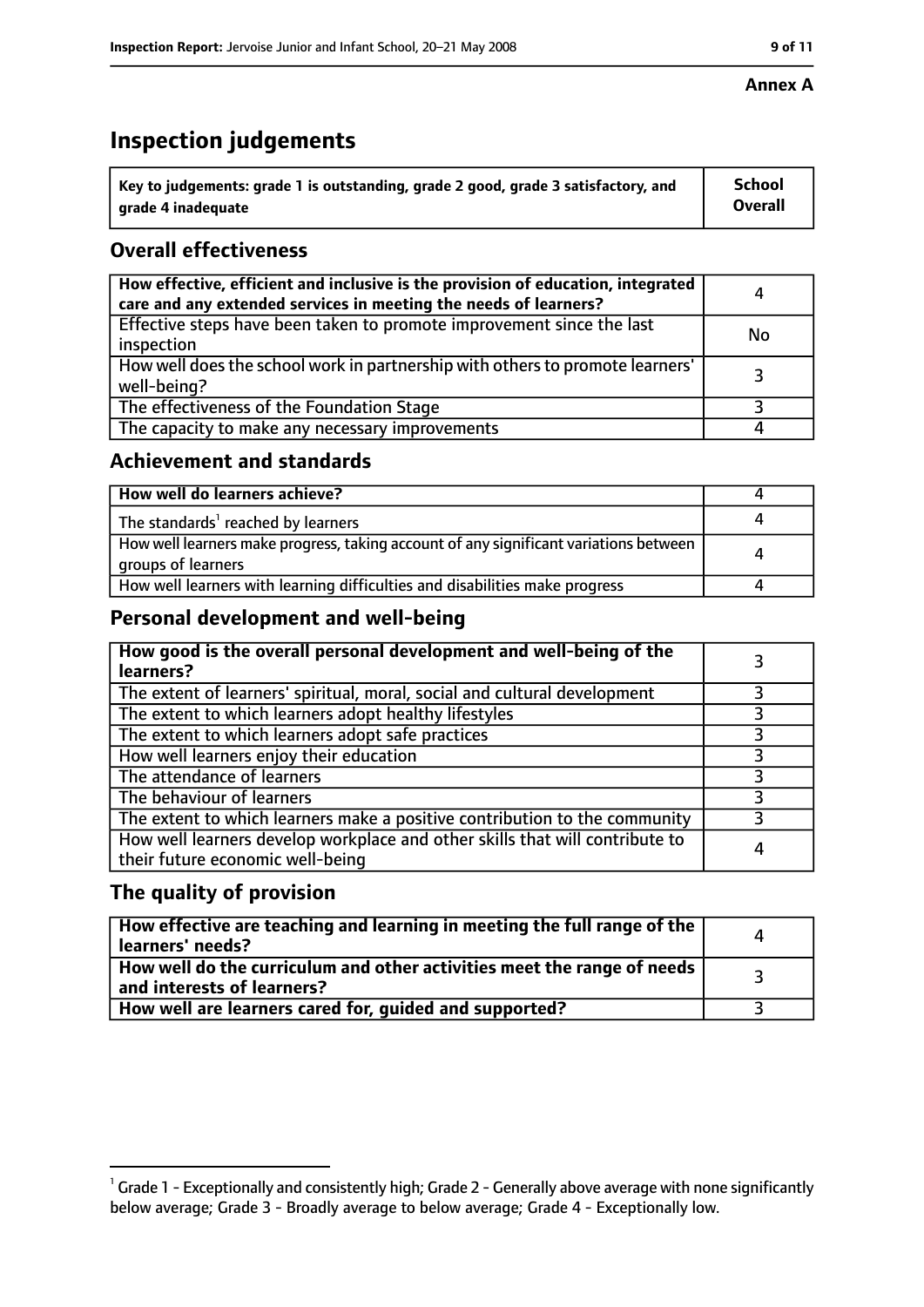# **Leadership and management**

| How effective are leadership and management in raising achievement<br>and supporting all learners?                                              |            |
|-------------------------------------------------------------------------------------------------------------------------------------------------|------------|
| How effectively leaders and managers at all levels set clear direction leading<br>to improvement and promote high quality of care and education |            |
| How effectively leaders and managers use challenging targets to raise standards                                                                 | Δ          |
| The effectiveness of the school's self-evaluation                                                                                               |            |
| How well equality of opportunity is promoted and discrimination tackled so<br>that all learners achieve as well as they can                     |            |
| How effectively and efficiently resources, including staff, are deployed to<br>achieve value for money                                          |            |
| The extent to which governors and other supervisory boards discharge their<br>responsibilities                                                  |            |
| Do procedures for safequarding learners meet current government<br>requirements?                                                                | Yes        |
| Does this school require special measures?                                                                                                      | <b>Yes</b> |
| Does this school require a notice to improve?                                                                                                   | No         |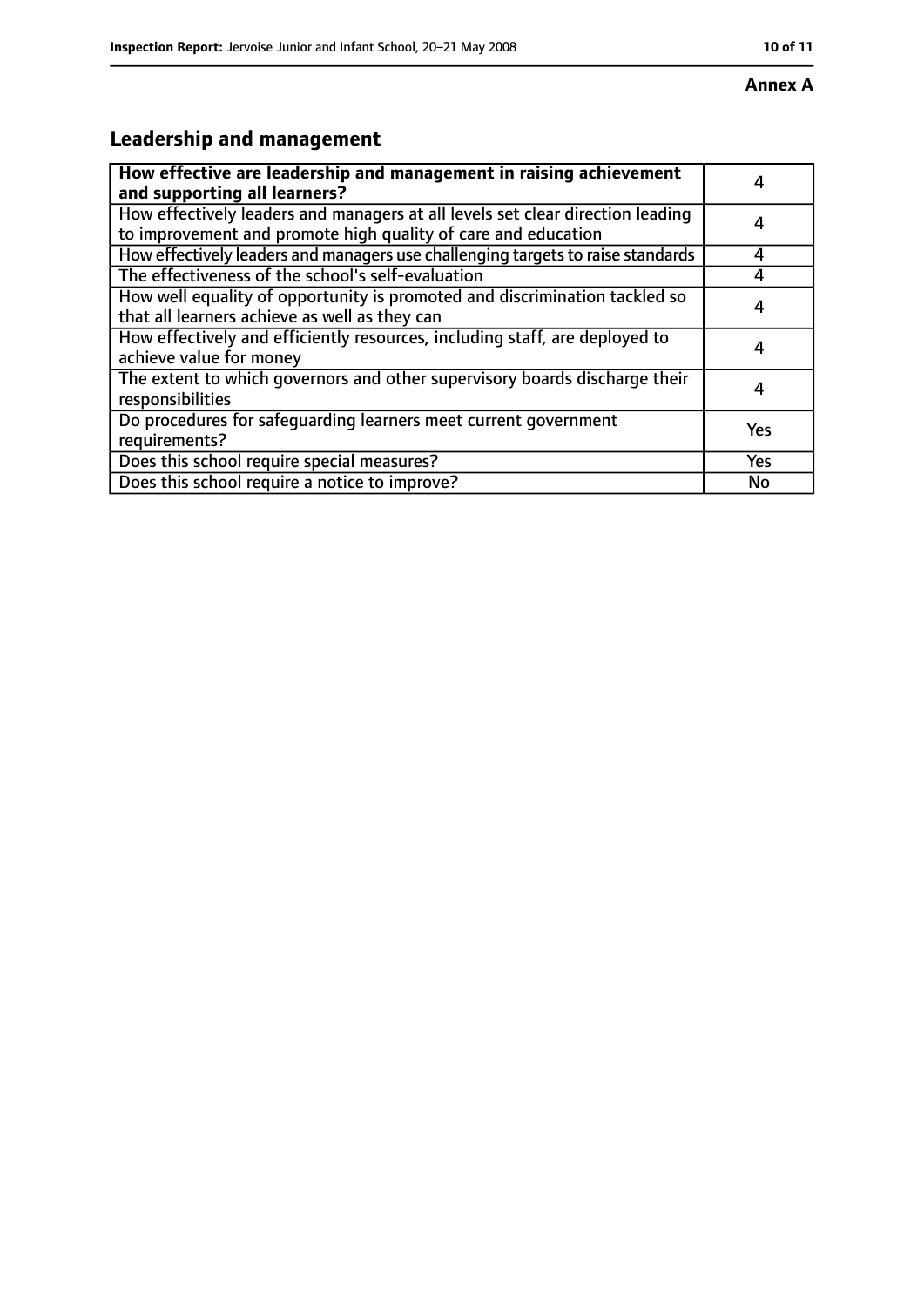#### **Annex B**

# **Text from letter to pupils explaining the findings of the inspection**

22 May 2008

### Dear Pupils

Inspection of Jervoise Junior and Infant School, Weoley Castle B29 5QU

Thank you for being so helpful to us when we came to inspect your school. You gave us some very useful information when you talked with us and showed us your work. This helped us to make the judgements I am now sharing with you.

You told us that the adults in the school work hard to take care of you and help you to feel safe in school. You try hard to behave well in lessons. The school gives you the chance to help each other by becoming a member of the school council or a peer mediator.

We have decided your school is not doing as well as it should and needs some extra help; we call this 'special measures'. The adults that work with you will have help to improve your school. Other inspectors will be visiting your school regularly to check its progress.

Having looked closely at your work, I have judged that many of you are not making enough progress in three very important subjects. I have therefore asked your headteacher, governors and staff to:

- help you to make better progress in English, mathematics and science
- make sure all of your lessons are well planned and help you to learn as well as you can
- make sure that everyone helps you to achieve your very best.

You can play your part by coming to school more regularly, by behaving as well as you can, and by working hard in lessons.

We wish you every success in the future.

Yours sincerely

Anthony O'Malley Her Majesty's Inspector